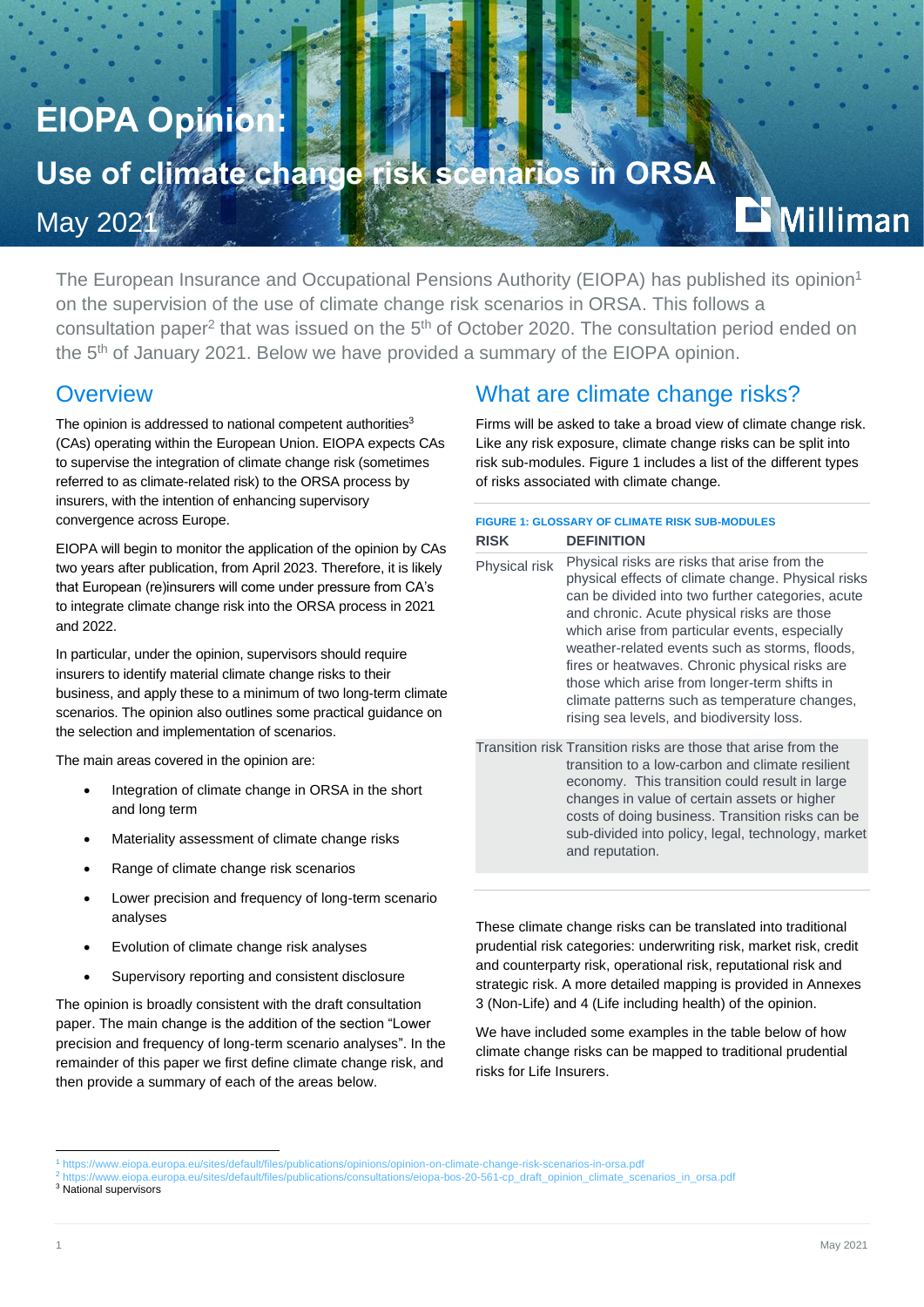#### **FIGURE 2: EXAMPLES OF MAPPING OF CLIMATE RISKS TO LIFE PRUDENTIAL RISKS**

| <b>RISK</b>              | <b>MAPPING</b>                                                                                                                                                                                                                                                                                            |
|--------------------------|-----------------------------------------------------------------------------------------------------------------------------------------------------------------------------------------------------------------------------------------------------------------------------------------------------------|
| Physical risk<br>Acute   | <b>Underwriting risk: Higher rates of morbidity</b><br>and mortality due to a climate related rise in air<br>pollution, leading to higher life and health<br>insurance claims.                                                                                                                            |
| Physical risk<br>Chronic | <b>Underwriting risk:</b> Chronic rise in temperatures<br>and humidity are breeding grounds for vector-<br>borne diseases, increasing the likelihood and<br>severity of epidemics and pandemics causing<br>higher life and health insurance claims.                                                       |
| Policy                   | Transition risk Strategic risk: Transition to a low-carbon<br>economy reduces demand for life insurance<br>products where the firm's customer base, or<br>target market, is heavily exposed to<br>conventional carbon-intensive industries. This<br>could impact on future sales and / or<br>withdrawals. |
| Policy                   | Transition risk Market risk: Transition to low-carbon economy<br>results in higher spreads on government bonds<br>from countries that are economically dependent<br>on oil and gas exploration, coal mining or carbon                                                                                     |

## 1. Integration of climate change risk in

#### ORSA in the short and long term

intensive industries.

The opinion states that CAs should require firms to integrate climate change risks in their system of governance, riskmanagement system and ORSA. This means updating current risk management policies to consider climate change risk exposures.

There is strong evidence that climate change is already affecting the frequency, severity and distribution of extreme weather events and natural disasters. Both transition and physical risk should be assessed over the business planning period as both can arise over a relatively short horizon.

The long-term risks of climate change should be assessed using scenario analysis to inform strategic planning and business strategy. Time horizons could be longer than those currently considered in ORSAs. In contrast to the usual expectation of short-term, mid-term and long-term time horizons in the ORSA, time horizons from a climate change perspective tend to be considerably longer:

- Current climate change: "up to today" records of the impact of climate change
- Short-term climate change: projected view of climate change for the next 5-10 years
- Mid-term climate change: projected view of climate change for the next 30 years (by mid-century)
- Long-term climate change: projected view of climate change for the next 80 years (by end of century)

## 2. Materiality assessment of climate change risks

CAs should expect firms to identify material climate change risks for their business. In the Solvency II context, risks are considered to be material where ignoring the risk could influence the decision-making or the judgement of an insurer's administrative, management or supervisory body and its relevant staff.

The materiality of exposures to climate change risk should be identified using a combination of qualitative and quantitative analyses.

CAs should expect undertakings which conclude that climate change is not a material risk to provide an explanation as to how that conclusion has been reached.

## 3. Range of climate change risk scenarios

A forward-looking and risk-based approach to the ORSA requires firms to consider a wide range of stress tests and outcomes. A clear view of the risks and uncertainties to which the firm is exposed allows management to discuss and decide on actions to mitigate excessive risks and anticipate future management actions contingent on certain future events unfolding.

CAs should expect firms to subject material climate change risks to at least two long-term climate scenarios, where appropriate:

- a climate change risk scenario where the global temperature increase remains below 2°C, preferably no more than 1.5°C, in line with the EU commitments
- a climate change risk scenario where the global temperature increase exceeds 2°C.

The use of two scenarios would also allow undertakings to define a reference scenario against which the other scenario could be compared.

The aim of the scenario analysis is to assess and discuss the resilience and robustness of the firm's business strategies under different developments of climate change risks over time. Therefore, it is important that within the two scenarios, there is a sufficiently wide range of transition and physical risks considered, depending on the firm's exposure.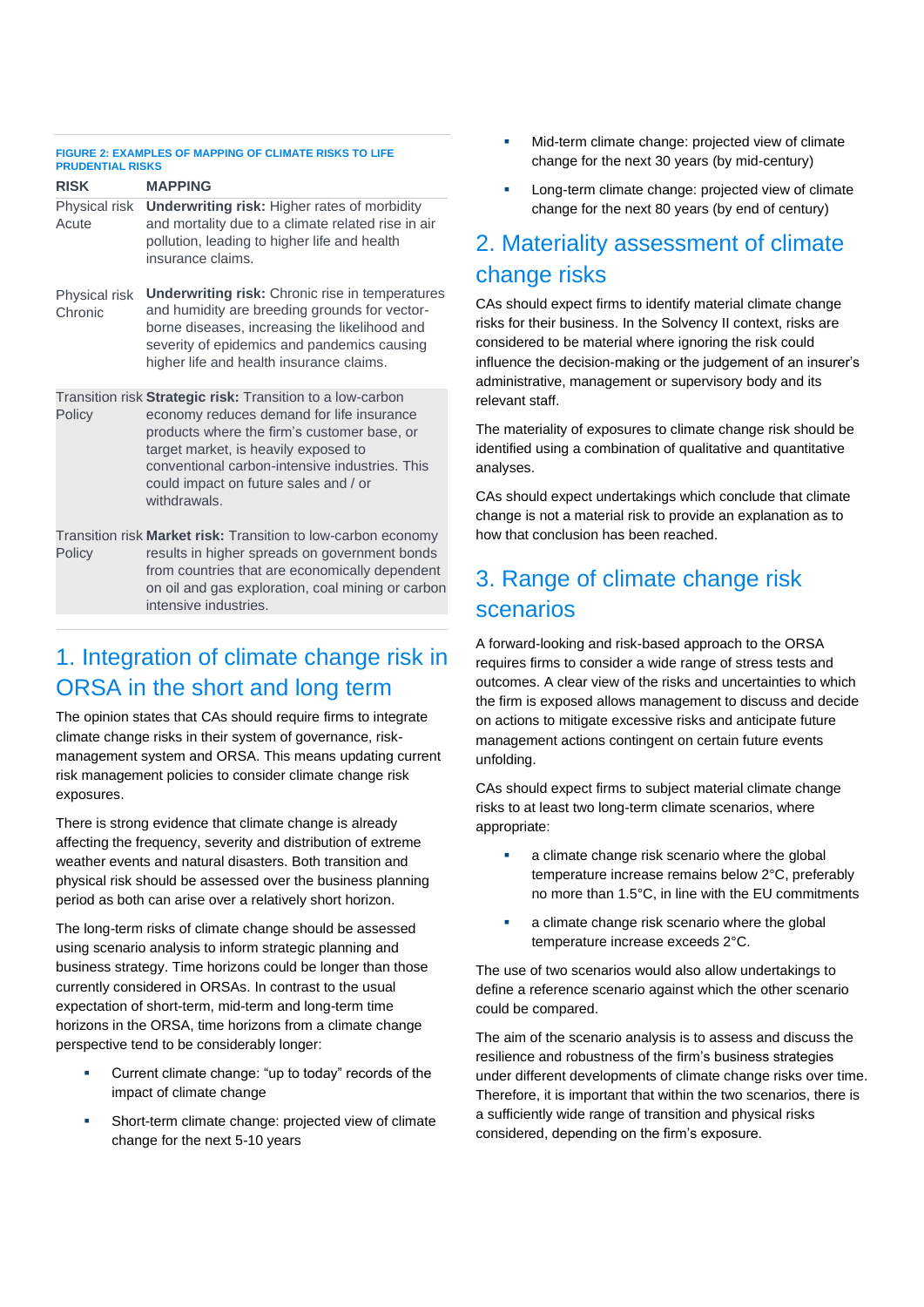### 4. Lower precision and frequency of long-term scenario analysis

This section is a new section added to the opinion that was not included in the original consultation paper. This section states that CAs should expect that quantitative analyses of long-term climate change scenarios aim for a lower level of precision of balance sheet projections and are conducted at a lower frequency than short-term risk assessments in ORSA.

EIOPA recognises that making long-term, multi-period scenario projections of a firm's balance sheet and income statement, introduces challenges. As a result, the long-term scenario analysis can use more simplified approaches and assumptions compared to the short-term risk analysis.

Long-term climate scenarios with a wide range of physical and transition risks may also be less susceptible to short-term developments and as a result the opinion states that long-term climate scenarios may be updated less frequently (i.e. not annually), if properly justified by an absence of new material risk exposures.

#### 5. Evolution of climate change risk analyses

As firms gain more experience and modelling approaches advance, CAs should expect the scope, depth and methodologies of climate change scenario analysis to evolve.

Although important progress has been made in recent years in the development of scenarios, methodologies and guidance, challenges remain in conducting scenario analysis of climate change risks. There will be a reliance on modelling expertise and expert judgement to estimate the impact of transition risks and physical risks.

Only a minority of firms have already started analysing the effects of climate changes risk in the ORSA, which means that firms will have to build adequate capacity and gain experience.

#### 6. Supervisory reporting and consistent disclosure

CAs should expect firms to explain in the ORSA Report the analysis of short and long-term climate change risks, including:

an overview of all material exposures to climate change risks, an explanation how the firm assessed the materiality and, where relevant, an explanation if the firm concluded that climate change risk is not material

- the methods and main assumptions used in the firm's risk assessment of material exposures, including the long-term scenario analysis
- the quantitative and qualitative outcomes of the scenario analyses and the conclusions drawn from the results.

The information on climate change risk that is presented in the ORSA Report should be consistent with the firm's public disclosure under the non-financial reporting directive (NFRD)<sup>4</sup>.

#### **Conclusion**

The opinion is broadly consistent with the draft consultation paper, with the addition of some additional comments on the expectations for reduced precision and frequency of long-term scenario analysis. This is likely to be welcomed by firms, as long-term scenario analysis is considered to be one of the more complex areas of integrating climate change into risks assessments.

European re(insurers) can expect that CA's will begin engagement over 2021 and 2022 in relation to integrating climate change risk into the ORSA. This work will need to be carried out in advance of EIOPA beginning to monitor the application of the opinion from April 2023.

This latest opinion demonstrates the growing expectations of regulators in relation to insurers' approaches to managing climate change risk. The next steps for companies are to familiarise themselves on the requirements and begin to assess potential climate change risk exposures. Individual CA's may publish guidelines or specific requirements in some countries.

Companies that do not have a large climate change risk exposure will still need to carry out some qualitative, and possibly some quantitative analysis, to confirm that climate change risk exposure is not material.

Some insurers may have considerable work to do to enhance their ability to effectively analyse their exposure to climate change risk. Key challenges will be scenario analysis due to the high level of uncertainty, the long-term nature of climate change risk and the limitations around historical data.

<sup>4</sup> <https://eur-lex.europa.eu/legal-content/EN/TXT/?uri=CELEX%3A32014L0095>